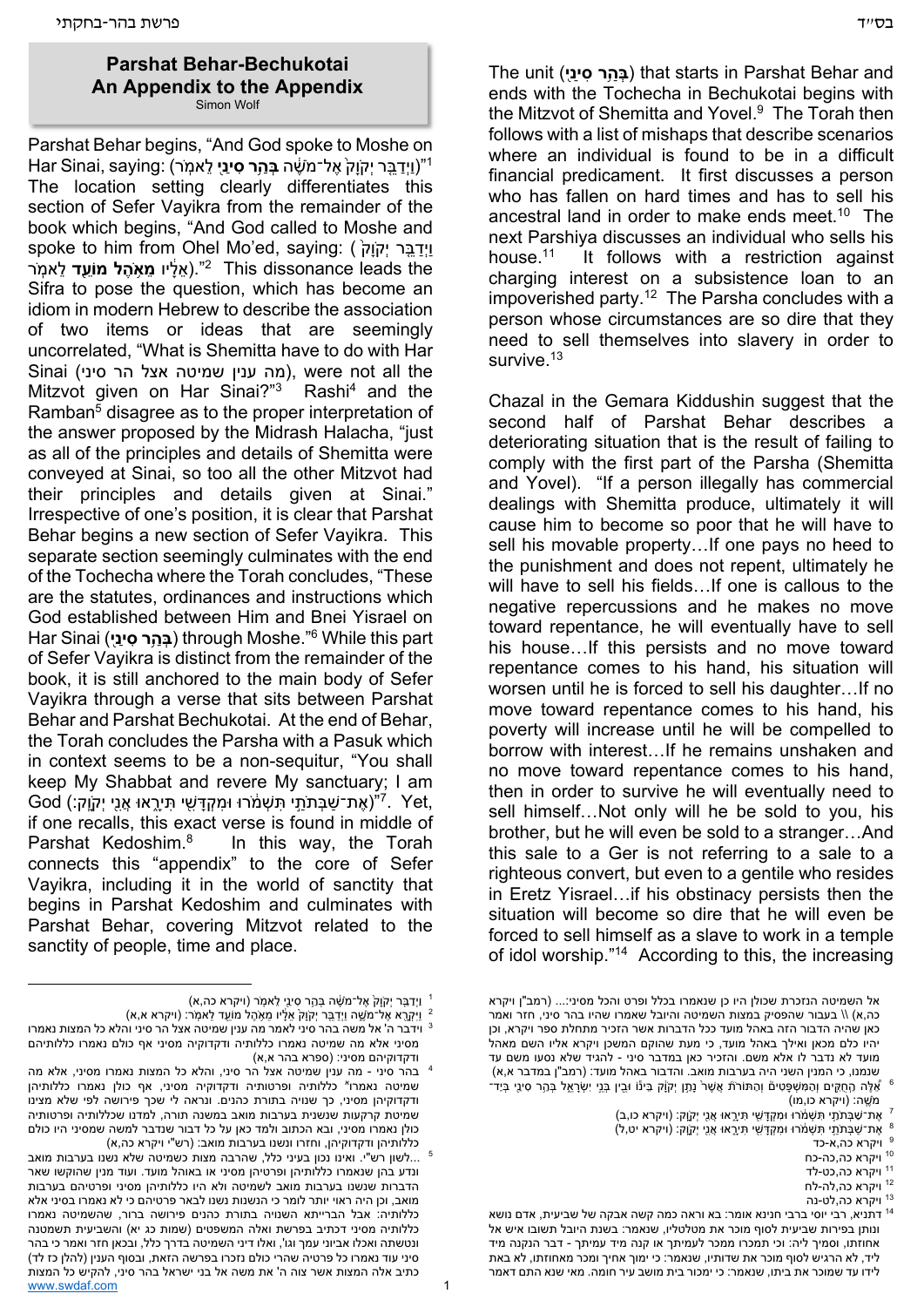## בס"ד פרשת בהר-בחקתי

financial difficulties that a person faces and that are described here are precipitated by lack of adherence to God's directives with regards to Shemitta and Yovel which at their core are a recognition of God's dominion. The person who fails to loyally acknowledge God's part in their success through keeping Shemitta and Yovel will slowly and surely be stripped of the livelihood and wealth that God has bestowed upon them.

Parshat Bechukotai repeats this same structure just on a more global and national level. It begins with the material success Bnei Yisrael will experience if they demonstrate fidelity to God through fulfillment of His commandments and faithfully honoring the way of life dictated by the Torah.<sup>15</sup> Parallel to Parshat Behar, the Torah then continues with the terrible tragedies that will befall Bnei Yisrael if they fail to honor their covenantal commitments to God, culminating in the exile from the Land of Israel.

This "appendix" has an internal structure that delineates it as an independent self-standing section, but also weaves itself into the fabric of Sefer Vayikra. One can easily see that pictorially from the following layout:

| אֶת־שַׁבְּתֹתַי תִּשְׁמֹרוּ וּמִקְדָּשִׁי תִּירֶאוּ אֲנֵי יְקֹוֶק: <b>(יט,ל) – קדושת האדם</b>                                                                                                       | פרשת קדושים  |
|-----------------------------------------------------------------------------------------------------------------------------------------------------------------------------------------------------|--------------|
| קדושת האדם והזמן                                                                                                                                                                                    | פרשת אמור    |
| וַיְדַבֵּר יְקֹוָקֹ אֶל־מֹשֶׁה בְּהַ <b>ָּר סִינַי</b> ָ לֵאמְרׁ: (כה,א) – קדושת המקום (הארץ)                                                                                                       | פרשת בהר     |
| <u>וְשָׁבְתָה הָאָׄרֶץ שַׁבֶּת לַיקוֱק (כה,ב-ז) – שמיטה </u>                                                                                                                                        |              |
| וְקִדַּשְׁתֶ <b>ֹּ</b> ם אֶת שְׁנֻת הַחֲמִשִּׁים שָׁנָּה (כה,ח-כד) <b>– יובל</b>                                                                                                                    |              |
| וַעֲשִׂיתֶםׂ אֶת־חֻקֹּתַּׁי וְאֶת־מִשְׁפָּטַי תִּשְׁמְּרֻוּ וַעֲשִׂיתֶם אֹתֶם וִישַׁבְתֶּם עַל־הָאָרֶץ לָבֶטַח: וְנָתְנָה הָאָׂרֶץֹ                                                                 |              |
| פִּרְיָה וַאֲכַלְתֶּם לָשֶׂבַע וִיְשַׁבְתֶּם לָבֻטַּח עֶלִיהָ: (כה,יח-כב) – שכר שמירת שמיטה ויובל והחוקים                                                                                           |              |
| ומשפטים                                                                                                                                                                                             |              |
| ע"פ הגמ' קידושין – אי שמירת שמיטה ויובל וכו'                                                                                                                                                        |              |
| ּוְכִי־תִּמְכָּרְוּ מִמְכָּרֹ לַעֲמִיתֶ֫ךָ אָוֹ קָנֻׂה מִיַּד עֲמִיתֶךָ אַל־תּוֹנָוּ אִישׁ אֶת־אָחִיו: (כה,יד) – ע"פ הגמ'                                                                           |              |
| קידושין מכירת מטלטליו (1)                                                                                                                                                                           |              |
| ַכְּי־יָמְוּךְ אָחִיךְ וּמָכֻר מֵאֲחֻזָּתֶוֹ (כה,כה-כח) – מוכר שדהו (2)                                                                                                                             |              |
| וְאִישׁ כְּי־יִמְכָּר בֵּית־מוֹשַׁב <sup>ּ</sup> (כַה,כט-לד) – מוכר ביתו (3)                                                                                                                        |              |
| ע"פ הגמ' קידושין <b>מכירת בתו לאמה (4</b> )                                                                                                                                                         |              |
| אַל־תִּקֶח מֵאִתּוֹ נֶשֶׁךְ וְתַרְבִּית (כה,לה-לח) – הוצרך ללוות בריבית (5)                                                                                                                         |              |
| וְכִי־יָמִוּךְ אָחֶיךָ עִמֶּךְ וְנִמְכַּר־לֶךְ (כה,לט-מו) – <b>מוכר עצמו לך (6</b> )                                                                                                                |              |
| וְנִמְּכַּ֫ר לְגֵר תּוֹשָׁב <sup>ֹ</sup> עִמֶּ֫ךְ אָוֹ לְעֻקֶר מִשְׁפַּחַת גֵּר (כה,מז-נה) – <b>מוכר עצמו לאחרים (7)</b>                                                                            |              |
| אֶת־שַׁבְּתֹּתֵי תִּשְׁמֹרוּ וּמִקְדָּשִׁי תִּירֶאוּ אֲנֵי יְקֹוֶק: <b>(כו,ב) – סיום פרשת בהר</b>                                                                                                   |              |
| אִם־בְּחֻקֹּתַי תֵּלֵכוּ וְאֶת־מִצְוֹתַי תִּשְׁמְרֹוּ וַעֲשִׂיתֶם אֹתָם וְנָתְנָה הָאָ֫רֶץ יְבוּלָה וְעֵץ הַשָּׂדֶה יִתֵּן                                                                          | פרשת בחוקותי |
| פִּרְיְוֹוַאֲכַלְתֶּם לַחְמְכֶם ׁלָשֹׂבַע וְיִשַּׁבְתֶּם לָבֻטַח בְּאַרְצְכֶם: (כו,ג-יג) – שכר שמירת החוקים                                                                                         |              |
| והמצוות                                                                                                                                                                                             |              |
| וְאִם־לָא תִשְׁמְעָוּ לֵי וְלָא תַעֲשׂוּ אֶת כָּל־הַמִּצְוָת הָאֵלֶּה: וְאִם־בְּחֻקֹּתַי תִּמְאָׂסוּ וְאָם אֶת־מִשְׁפָּטֵי                                                                          |              |
| תִּגְעַל נַפְשְׁכֶם לְבִלְתָּי עֲשׂוֹת אֶת־כָּל־מִצְוֹתַי לְהַפְרְכֶם אֶת־בְּרִיתְי: (כו,יד-טו) – <b>אי שמירת</b>                                                                                   |              |
| המצוות החוקים המשפטים והברית                                                                                                                                                                        |              |
| אַף־אֲנִי אֱעֱשֶׂה־זְאת לָכֶם (כו,טז-יז) – התוכחה (1)                                                                                                                                               |              |
| וְאִם־עַד־אֵ֫לֶּה לָא תִשְׁמְעֻוּ לֵי וְיָסַפְתִּי´ לְיַסְרֶה אֶתְכֶּ֫ם שֶׁבַע עַל־חַטֹּאתֵיכֶם: (כו,יח-כ) – <b>התוכחה</b>                                                                          |              |
| (2)                                                                                                                                                                                                 |              |
| וְאִם־תֵּלְכָוּ עִמִּי קֶׂרִי וְלָא תֹאבָוּ לִשְׁמָ <u>ֹעְ לֵ</u> י וְיָסַפְתָּי עֲלֵיכֶם <sub>ֹ</sub> מֵכָּ֫ה שֶׁבַע כְּחַטֹּאתֵיכֶם: (כו,כא-כב) —                                                 |              |
| התוכחה (3)                                                                                                                                                                                          |              |
| וְאִם־בְּאֵ֫לֶּה לָא תִוָּסְרָוּ לֵי וַהֲלַכְתֶּם עִמֵּי קֶרִי: וְהָלַכְתְּי אַף־אֲנֶי עִמָּכֶם בְּקֶרִי וְהִכֵּיתָי אֶתְכֶם ֹּנַם־אָנִי<br><u>שֶׁבַע עַל־חַטֹּאתֵיכֶם: (כו,כג-כו) – התוכחה (4)</u> |              |
| וְאִם־בְּזֹאת לָא תִשְׁמְעָוּ לֵי וַהֲלַכְתֶּם עִמֻּי בְּקֶרִי: וְהָלַכְתָּי עִמָּכֶם בַּחֲמַת־קֶרִי וְיִסַּרְתָּי אֶתְכֶם אַף־אָנִי                                                                |              |
| ֹשֶׁבַע עַל־חַטֹּאתֶיכֶם: (כו,כז-לא) – התוכחה (5)                                                                                                                                                   |              |
| וַהֲשָׁמֹּתֶי אֲנֵי אֶת־הָאָרֶץ וְשָׁמְמִוּ עָלֶיהָ אִיְבֵיכֶם הַיּשָׁבִים בָּהּ: וְאֶתְכֶם אֱזֶרֶה בַגּוֹיִם וַהֲרִיקֹתִי                                                                          |              |
| ֹאַחֲרֵיכֶם חֱרֶב וְהָיְתֶה אַרְצְכֶם שְׁמָמָ֫ה וְעָרֵיכֶם יִהְיָוּ חָרְבָּה: (כו,לב-לה) – <b>התוכחה (6)</b>                                                                                        |              |
| ֿוְהַנִּשְׁאָרִים בָּכֶּם וְהֵבֵאתִי מֹּרֶךְ בִּלְבָבָם בְּאַרְצָת אֹיְבֵיהֶם וְרָדֵף אֹתָם קוֹל עָלֶה נִדָּף וְנָסְוּ מְנֻסַת־                                                                     |              |
|                                                                                                                                                                                                     |              |
| ְחֶרֶב וְנָפְלֻוּ וְאֵין רֹדֵף: (כו,לו-מה) – <b>התוכחה (7)</b>                                                                                                                                      |              |

שנא': וכי ימוך אחיך ומטה ידו עמך, וסמיך ליה: אל תקח מאתו וגו'; לא באת לידו עד שמוכר את עצמו, שנאמר: וכי ימוך אחיך ונמכר לך, לא לך אלא לגר שנאמר: לגר, ולא לגר צדק אלא לגר תושב, שנאמר: גר תושב; משפחת גר - זה עובד כוכבים, כשהוא אומר לעקר - זה הנמכר לעבודת כוכבים עצמה! (קידושין כ.)<br><sup>15</sup> ויקרא כו.ג-יג

1

www.swdaf.com 2 לא הרגיש, ומאי שנא הכא דאמר לא באת לידו? כדרב הונא, דאמר רב הונא: כיון שעבר אדם עבירה ושנה בה - הותרה לו. הותרה לו סלקא דעתך? אלא נעשית לו כהיתר. לא באת לידו עד שמוכר את בתו, שנאמר: וכי ימכור איש את בתו לאמה, ואף על גב דבתו לא כתיבא בהאי ענינא, הא קמ"ל: ניזבין אינש ברתיה ולא ניזיף בריביתא; מאי טעמא? ברתיה מגרעא ונפקא, והא מוספא ואזלא; לא באת לידו עד שלוה ברבית,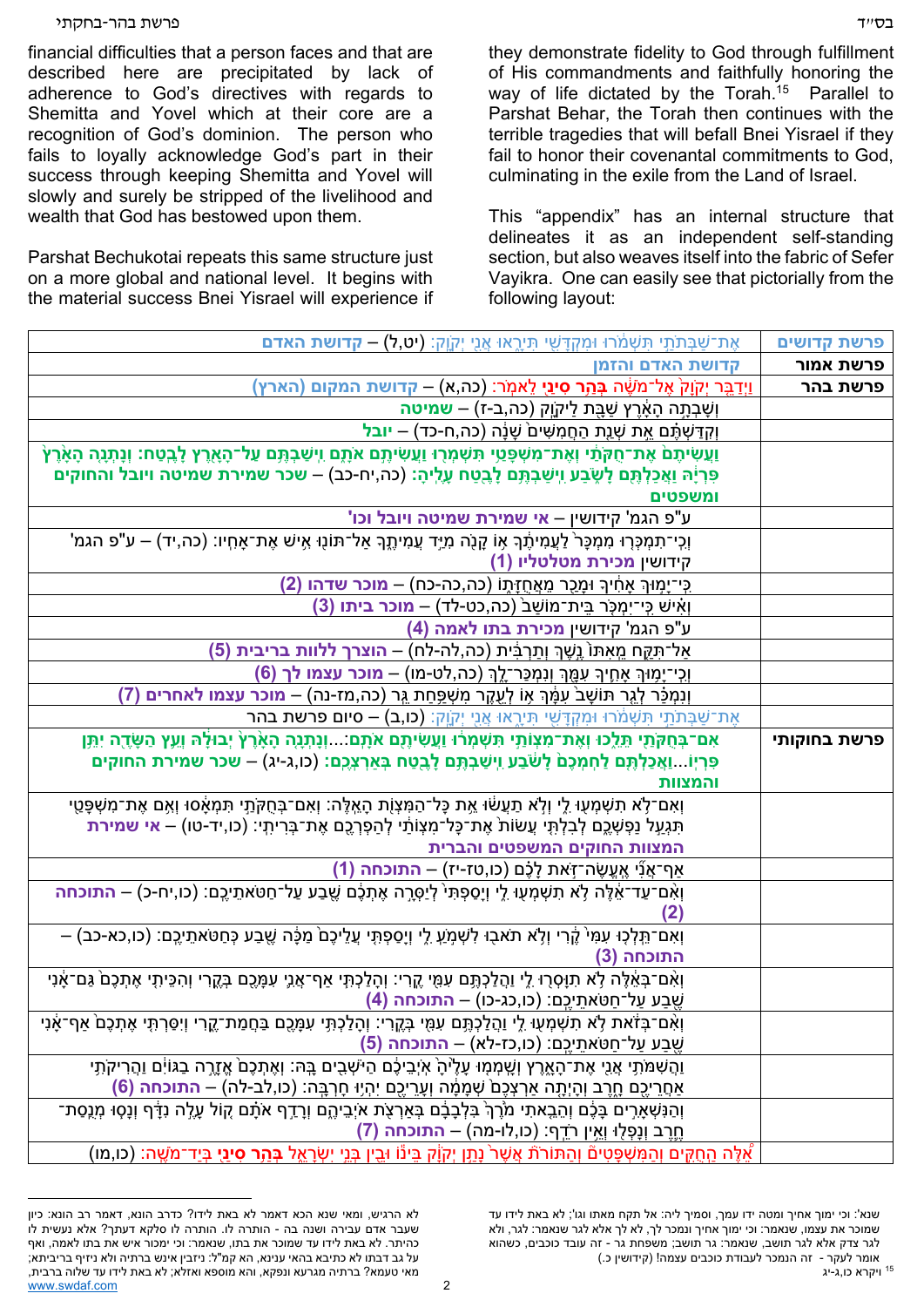After describing this beautiful pattern and its meaning, this would be the perfect place to conclude the Shiur, except for the fact that Parshat Bechukotai and Sefer Vayikra do not end here. Surprisingly, there is another "appendix" to the "appendix." It is clearly a new topic because it opens with the verse "And God said to Moshe, saying: ווידבּר יקוִק אל־מַשה לאמֹר:) saying: ווידבּר יִק phrase that has not been mentioned since the beginning of Parshat Behar. On the other hand, it shockingly closes with a Pasuk that is nearly identical to the conclusion of the Tochecha, "These are the commandments that God commanded to Moshe for Bnei Yisrael on Har Sinai (אֵלֶּה הַמַּצָוֹת אֲשֶׁר This 17". )ִצָּ֧וה יְקָֹ֛וק ֶאת־מֶֹׁ֖שה ֶא ְ ל־ּבֵ֣ני יִ ְׂשָרֵ֑אל **ְּבַ֖הר ִס ָינֽי**: conclusion (**יֽינָ סִ הרַ֖בְּ** ( seems to indicate that it is connected to the section that began in the beginning of Behar with the header "And God spoke to Moshe **וַיִּדַבֵּר יִקֹוַק** אֵל־מֹשֶׁה **ִּבְּהֵר סִינַיִּ ) :on Har Sinai, saying** רֹאמֽ לֵ( . "The content of this small section discusses different donations to the Mikdash. One can commit to contribute the value of an individual (ערכין), to offer an animal or its value if it is disqualified from the Mizbeach, to pledge his house (ביתו (or his field (שדהו) to the coffers of the Temple. It then concludes with the process for redeeming items that are sanctified and a number of items that cannot be exchanged or redeemed. While its content has general relevance to Sefer Vayikra which deals with the Mishkan and the Mikdash and that which surrounds it, it nevertheless seems completely disconnected from the content of Parshat Behar and Bechukotai until that point.

The problem of course is that the closing verse clearly correlates it with the opening of Parshat Behar which eliminates one's ability to suggest that it is an independent section. Even if one were tempted to propose that the concluding verse is a tenuous association and therefore one should not be bound to see this section in light of the themes of Parshat Behar and Bechukotai, there are other literary signs that there is a deeper relationship between chapter twenty-five in Parshat Behar and the concluding chapter of Sefer Vayikra, chapter twenty-seven. There are a number of words that either exclusively or disproportionately appear in these two chapters. For instance, the word Yovel (יוֹבֵל) appears twenty times in these two chapters and only seven more times in all of Tanach, where,

with the exception of once, the meaning is a Shofar and not the Jubilee year.<sup>18</sup> The verb to redeem (גאל) appears thirty-five times in the Torah and twentytwo of those instances are found in these two chapters.<sup>19</sup> In addition, the verb Mach (מַרָּ), to become impoverished, only appears five times in Tanach all of which exclusively are found in these two chapters. If one has any remaining doubt about the interconnection between these two chapters, it is important to note that they both discuss the possessions of the individual and the individual themselves. More specifically, they both deal with the individual (אדם), his house (ביתו) and his field (שדהו(. In Parshat Behar, the Gemara Kiddushin described the deterioration of the person's standing on a continuum by which they are first forced to sell their ancestral field, then their house and then themselves. In a contrasting parallel, the final chapter of Sefer Vayikra first speaks of a person who wants to donate their own value to the Mikdash, then someone who would like to donate their house and finally someone who wants to contribute their field. This raises two serious questions – why is this Parsha discussing contributions found here and if the answer is because it is connected to Parshat Behar then why is it placed after the Tochecha?

The Ibn Ezra simply attributes the placement of chapter twenty-seven, the "appendix" to the "appendix," here as being a result of it being given at Sinai as opposed to Ohel Mo'ed.<sup>20</sup> The Ramban adds that this Parsha of donation vows is found here because some of its constituents connection to the Yovel which is topically relevant.<sup>21</sup> Others suggest that it is only apropos to end Sefer Vayikra with a list of Chukim (statutes) since abiding by these laws is an underlying motif throughout the book. Also, the quid pro quo of the exile from the land due to of the failure to abide by the laws of the Shemitta found in the Tochecha<sup>22</sup> make it a more appropriate segue from Parshat Behar, which deals with the Mitzvot of Shemitta and Yovel, than this final chapter.<sup>23</sup> Rav Hirsch proposes that this final chapter is intentionally placed as an appendix to the book after the concluding verse of the Tochecha, "These are the statutes, ordinances and instructions which God established between Him and Bnei Yisrael on Har Sinai (**י֖ינַ סִ הרַ֥בְּ** ( through Moshe."24 That is because until this point the Torah discussed that which is obligatory in service of God and the ramifications of

<sup>&</sup>lt;sup>16</sup> וַיְדַבֵּר יְקָוֶק אֶל־מֹעֶה לֵאמְר: (ויקרא כז,א)

<sup>&</sup>lt;sup>ַּז</sup> אֵלֶה הַמִּצְוֹת אֲשֶׁר צֵוֶה יִקְוֶק אֶת־מֹשֶׁה אֶל־בְּנֵי יִשְׂרָאֵל בְּהַר סִינֵי: (ויקרא כז,לד) <sup>17</sup> <sup>18</sup> לֹא ִתְגַּע בֹּו יַד כִּי סָקוֹל יִסָּקֵל אֹו יָרֹה יְיָרֶה אִם בְּהֵמֶה אִם אִיש לֹא יִחְיֶה בִּמְשֹׁךְ הַיֹּבֵל הַמָּה יַעֲלוּ בָהָר: (שמות יט,יג) \\ וְאִם יִהְיֶה הַיּבֵל לִבְנֵי יִשְׂרָאֵל וְנוֹסְפָה נַחֲלָתָן עַל נַחֲלַת הַמַּטֶּה ְאֲשֶׁר תִּהְיֶינָה לָהֶם וּמִנַּחֲלַת מַטֵּה אֲבֹתֵינוּ יִגָּרַע נַחֲלָתָן: (במדבר לו,ד) \\ וְשִׁבְעָה כֹהֲנִים ַיְשָׂאוּ שָׁבְעָה שוֹפְרוֹת הַ ּיוֹבְלִים לְפָנֵי הַארון וּבִיּוֹם הַשָּׁבִיעִי תַּסֹּבּוּ אֶת הַעִיר שַׁבַע פָּעָמִים וְהַכֹּהֲנִים יְתָקְעוּ בַּשּׁוֹפָרוֹת: (יהושע ו,ד ועוד ד' פעמים בפסוקים ה,ו,ח ויג)<br><sup>19</sup> גם המילים "אחוזה" ו"מקנה" יש להן ריכוז גדול בשני הפרקים האלו

גם הזכיר הפרשה של ערכין בעבור שנאמרה בהר סיני, כי כן כתוב באחרונה (ויקרא <sup>20</sup> גם המילים "אחוזה" <sup>ו</sup>"מקנה" יש להן ריכוז גדול בשני הפרקים האלו<sup>19</sup> כז,לד), כי תחלת ספר וידבר מאהל מועד (ויקרא א,א) בפרשת ויקרא. (אבן עזרא

www.swdaf.com 3 ויקרא כז,א)<br><sup>21</sup> וידבר ה' אל משה לאמר וגו' איש כי יפלא - גם זו הפרשה דבוקה, שהיתה בהר סיני מחוברת אל התוכחות, כי היא במשפטי היובל כמו שהזכיר במקדיש שדה מקנה ושדה

אחוזה, אלא שכלל משפטי כל הנודרים בפרשה אחת. ולכך אמר בסוף (פסוק לד) אלה המצות אשר צוה ה' את משה אל בני ישראל בהר סיני, על כל הנאמרות למעלה, כי<br>מכאן ואילך ידבר במצות אהל מועד: (רמב"ן ויקרא כז,א)

<sup>ַ</sup> אַ תִּעְבֶּת הָאֶרֶץ אֶת־שַׁבְּתֹּתֶיהָ כִּל יְמֵי הֲשַׁמֶּה וְאַתֶּם בְּאֶרֶץ איְבֵיכֶם אֶז תִּשְׁבַת הָאָרֶץ  $^{22}$ וְהַרְצֶת אֶת־שַׁבְּתֹּתֶיִהָ: כָּל־יְמֵי הָשָׁמֶּה תִּשְׁבֵּת אֵ֣ת אֲשֶׁר לְא־שָׁבְתֶה בְּשַׁבְּתֹתֵיכֶם<br>בַּשְׁבַתְּכֵם עֵלִיה: (ויקרא כו,לד-לה)

<sup>...</sup>את הטעם, שפרשה זו לא סודרה לפני התוכחה (פרק כו), אפשר אולי למצוא בזה, <sup>23</sup> ... שנראה היה מתאים יותר לסיים ספר ויקרא בפרק של חוקים, או משום שהתוכחה מתאימה יותר, בשל הכתובים כו, לד־לה, להמשך חוקי השמיטות והיובלות (פרק<br>כה)... (רד"ץ הופמן הקדמה לפרק בז)

<sup>&</sup>lt;sup>ַ 24</sup> אֶלֶה הַחֻקִים וְהַמִּשְׁפָּטִים וְהַתּוּרֹת אֲשֶׁר נָתַן יְקוֶק בַּינْו וּבֵין בְּנֵי יִשְׂרָאֵל בְּהַר סִינֵי בְּיַד־ מֶֹ ֽׁשה: (ויקרא כו,מו)